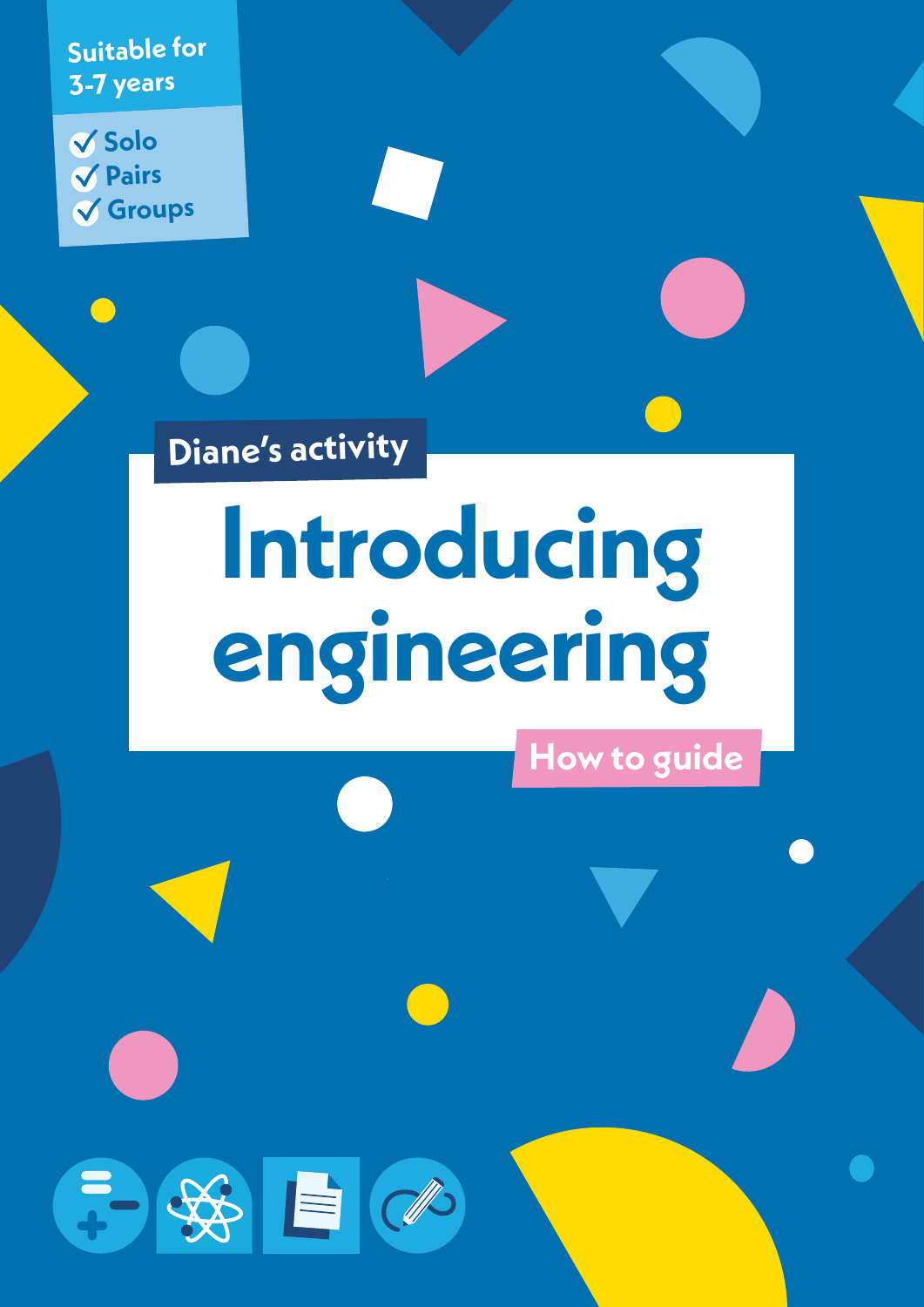# Diane's activity **Introducing engineering**





# **Aim**

In this activity the children will take on the role of a Quality Engineer. Can the children help engineer a solution for the farmer to water his crop by engineering the way through a maze and then designing the solution to delivering some sweets from the factory to the school, engineering a solution around some obstacles/challenges.



# **Timings**

- **→** Maze and design activity can be undertaken as a smart board activity or individually as a handout.
- **→** Handout Activity 30-45 minutes.



# **Materials and equipment**

**→** Electronic or Paper Version of Maze and Sweets Delivery activity

#### **Books (optional)**

- **→ Problem Solving Ninja** Mary Nhin
- **→ Ebony the Engineer** Kid Problem Solver Ebony Martin

#### **Facebook (optional)**

**→** [Ebony the Engineer Kid Problem Solver](https://www.facebook.com/EbonytheEngineer/)

#### **Extension Activities**

**→** Paper, Card, Cardboard, Building Blocks, Sand, Playing cards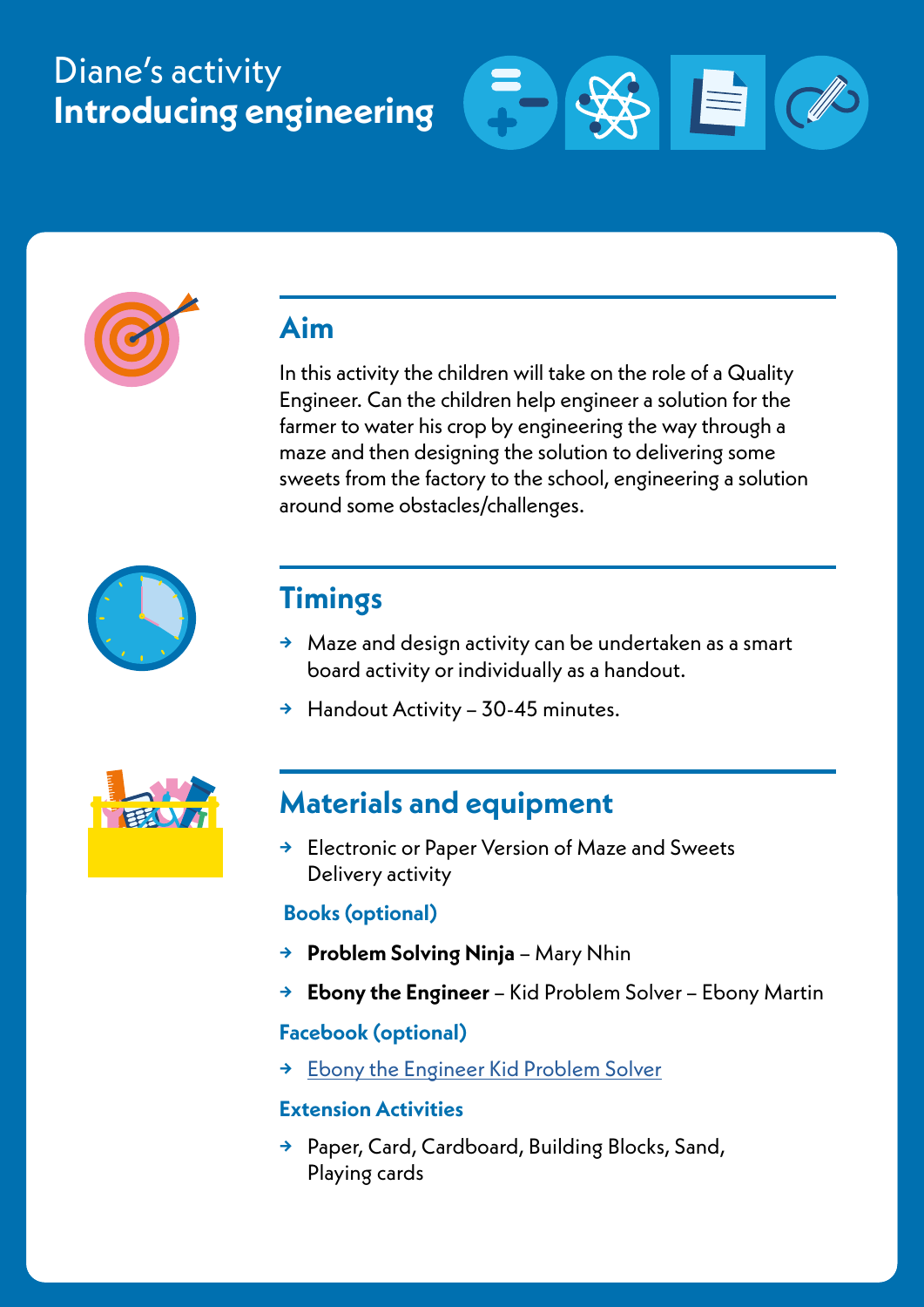- **→** Small sticks
- **→** Sandcastle Buckets
- **→** Small stones, shells



## **Instructions**

- **→** Work with the class on either a board or using the handouts to engineer solutions to the problems of (a) getting water to the crops (food plants) and (b) the sweets to the class
- **→** Discuss with class different types of engineering Quality Engineering (Using engineering to find the reason why something is not working properly and helping to find a way to fix it), etc.
- **→** Useful link to definitions of different types of engineering: [What is Engineering? – Definition and Types - TWI](https://www.twi-global.com/technical-knowledge/faqs/what-is-engineering#:~:text=%2520Types%2520of%2520Engineering%2520%25201%2520Mechanical%2520Engineering.,mechanical%2520and%2520electrical%2520engineering%252C%2520aerospace%2520engineering...%2520More%2520)



## **How does it work?**

Quality engineers work with lots of different types of engineers to find the answers to why something is not working the way it should – think of some of your toys/games. What happens when they don't work, how do you fix them? Using engineering, e.g. check if the batteries need changing, check if something is stuck in your toy.

Quality engineers work on problems that have happened to help fix the problem, and also before the problem has happened to see what might go wrong and apply engineering to stop it happening.

When you are looking for an answer, do you ask your teacher or grown up "**Why**". This is a key question in quality engineering.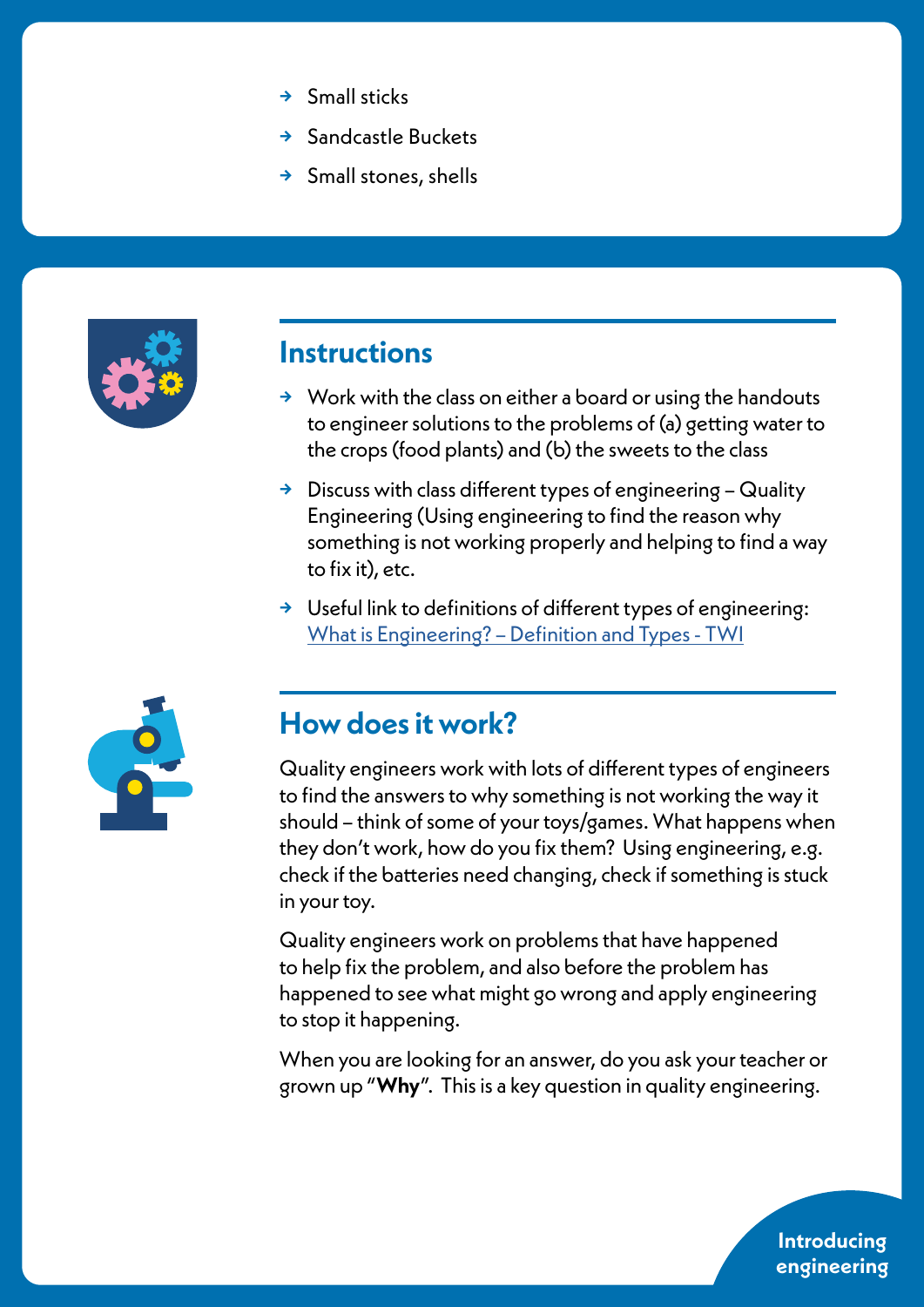

# **Extensions**

Can you think of something else that needs to be solved in the classroom/nursery? Often an engineer will start by identifying a problem. The Explore phase of the engineering design cycle is about identifying problems– who or what needs help and why? This phase also involves finding out more about the problem and thinking about lots of different ideas.

Using material that you have available think about how the children can engineer solutions to:

## **1. Make a house from cards**

#### **Instructions**

- **→** How can the house be made as tall as possible, how can you make it strong enough to stand up for a long time.
- **→** Set out a variety of cards of different shapes, sizes, materials and thicknesses.
- **→** Build an example structure to illustrate the idea.
- **→** Challenge the children to build a house of cards as tall as possible.

## **Questions and prompts for activity**

- **→** What is the best way to build the different levels do you just build it up on top of each other or is it best to build side by side before building up?
- **→** What material should you use to make it strong paper, card, plastic?
- **→** What happens when you change the thickness, is thick paper better than thin.
- **→** Is there any other way of making the section strong tape cocktail sticks to the sheet, etc.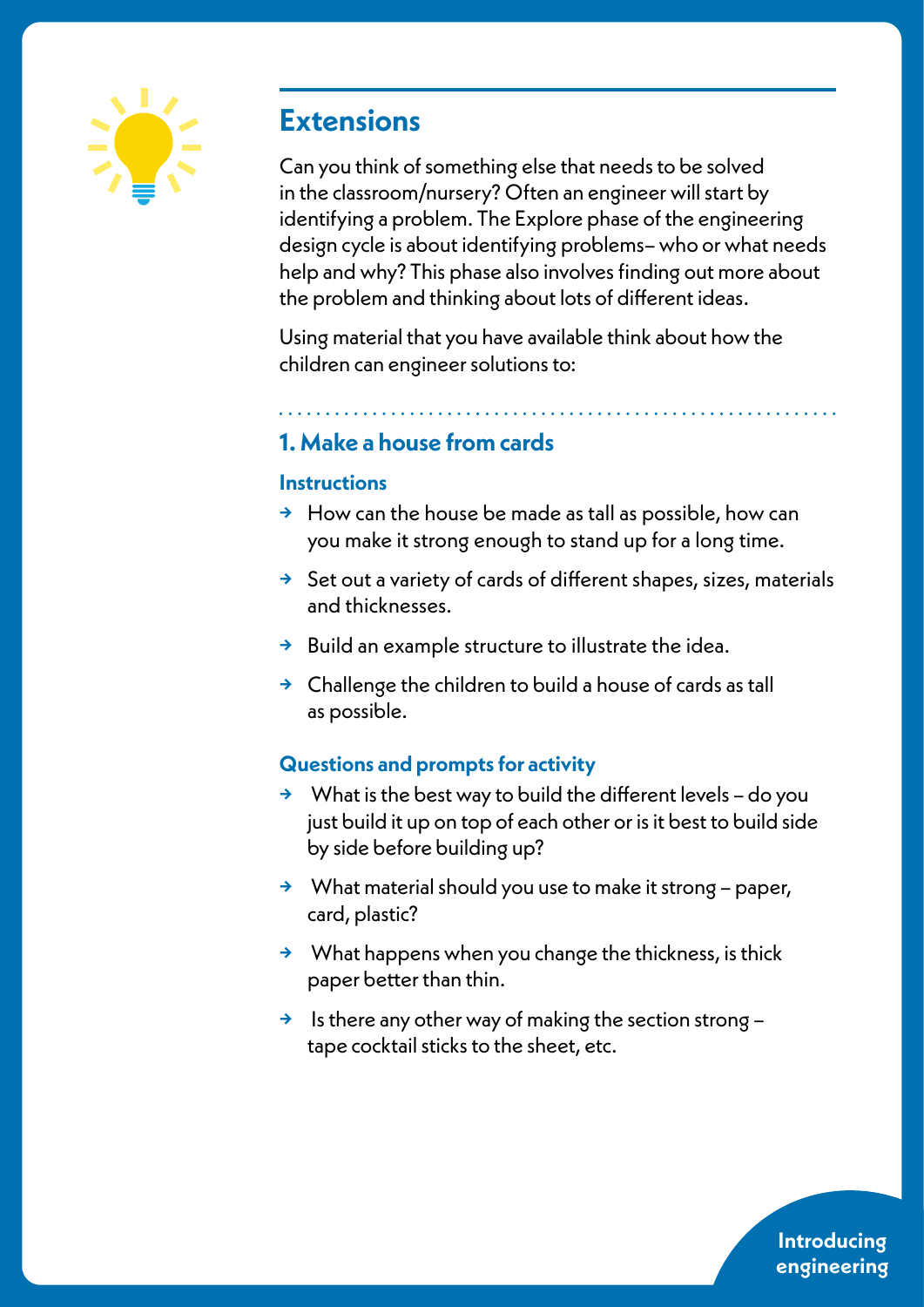## **2. Fix a tower that keeps falling over**

#### **Instructions**

- **→** Set out a variety of building materials.
- **→** Build a wobbly tower.
- **→** Challenge the children to fix the tower You can then ask them to work in pairs or small groups with one child building a wobbly tower and the others try to fix it.

#### **Questions and prompts for activity**

- **→** What happens when you change the shape of the building pillars.
- **→** What material is best to build with Paper, Cardboard?
- **→** What happens when you build it on a different surface – Carpet, Floor or Table? To explore this further try our building on sand/flour activity by Moh.

### **3. Make a sandcastle**

#### **Instructions**

- **→** Set out some sand, sandcastle buckets, stones and shells.
- **→** Challenge the children to build a sandcastle and think about why the sandcastle sometimes turn out well and why sometimes it crumbles.

#### **Questions and prompts for activity**

- **→** What is the best material fine sand or rough sand?
- **→** Can you make a castle with other materials in your bucket?
- **→** How can you make a door in the sand what would you need to support?
- **→** Is there anything that you can add to make it stronger once built – Stones or shells around the outside.
- **→** What happens if you have small or big sandcastles are the stronger or more weak.

**Introducing engineering**